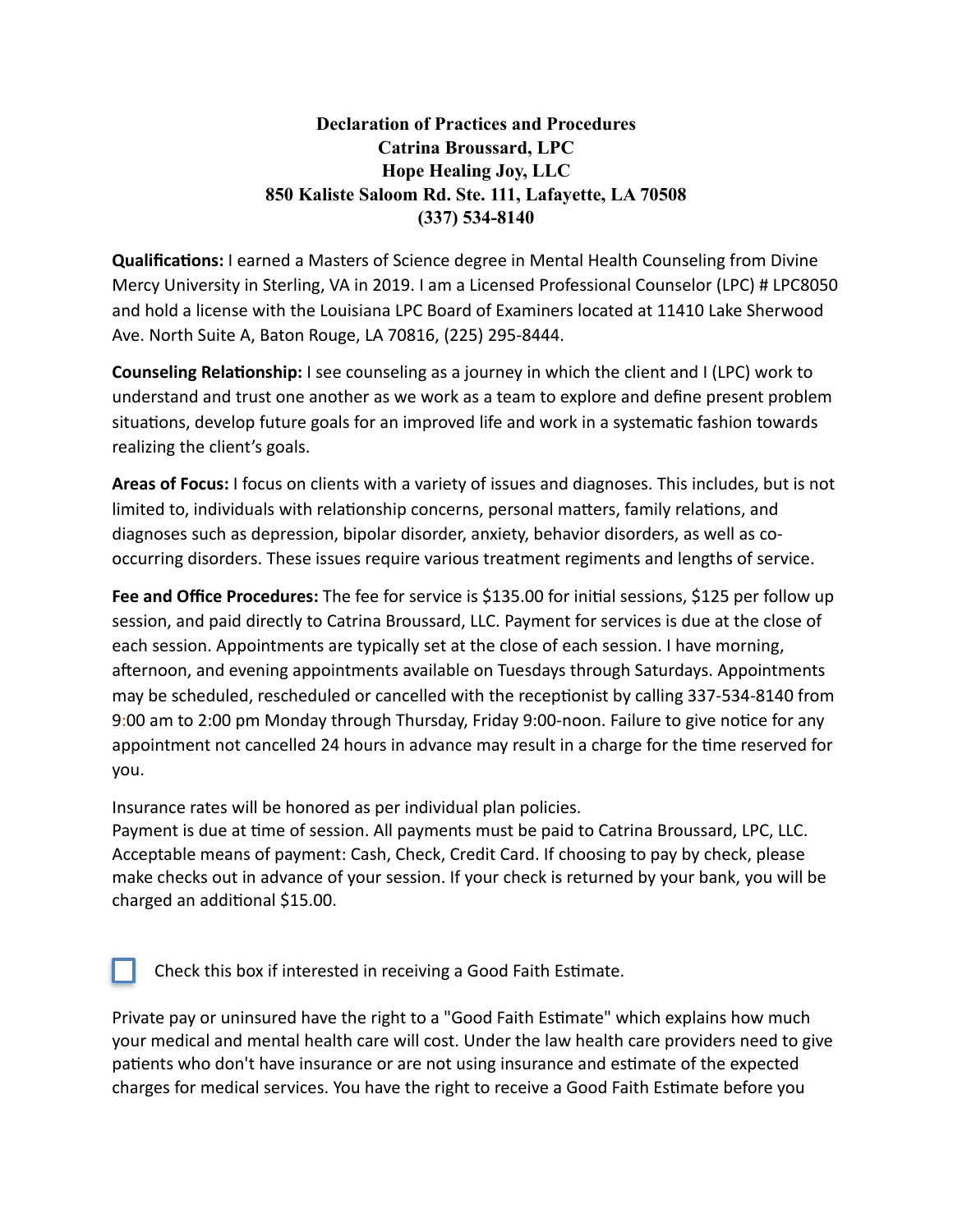schedule a service. If you receive a bill that is at least \$400 more than your Good Faith Estimate, you can dispute the bill. Make sure you have copy of your Good Faith Estimate. For more information, [www.cms.gov/nosurprises](http://www.cms.gov/nosurprises) or call (800) 985-3059.

Please be on time for your appointment as other clients may be scheduled after your appointment. If you are late for your session, the session will end at the scheduled time and you may be responsible for the entire fee. If you must cancel an appointment, please do so 24 hours in advance. You may be charged your appointment fee for appointments broken or not cancelled. A session is considered cancelled if you are more than 15 minutes late for an appointment.

If you choose to email or text, be advised that they are not secure forms of communication. (In other words, people could come in contact with your information as it passes through servers, towers, etc.) If you selected to be contacted by text, our receptionist is available Mon-Thurs 9 to 2 for changes, cancellations, and availability of appointments. Text received outside of these hours may not be answered until reception business hours resume. To protect your confidentiality, we ask that you do not send confidential information.

#### **Social Media Policy**

Although it is our policy not to have contact with clients through personal social media, you are welcome to connect with me on my professional page.

**Services Offered and Clients Served:** I approach counseling from a multi-systemic approach where I combine cognitive-behavioral and reality therapy perspectives. Patterns of thoughts and actions are explored in order to better understand the client's problems and to develop realistic solutions. I work with clients individually, in groups, and with families. I see clients of all ages and backgrounds with the exception that I do not work individually with children under 11 years of age.

**Code of Conduct:** As a Licensed Professional Counselor, I am required by law to adhere to the Code of Conduct for practice that has been adopted by The Louisiana LPC Board of Examiners. A copy of this Code of Conduct is available to you upon request. Should you wish to file a disciplinary complaint regarding my practice as an LPC, you may contact the Louisiana LPC Board of Examiners.

**Confidentiality:** Material revealed in counseling will remain strictly confidential except for material shared with my supervisor and under the following circumstances in accordance with state law:

1. The client signs a written release of information indicated informed consent of such release.

2. The client expresses intent to harm him/herself or someone else.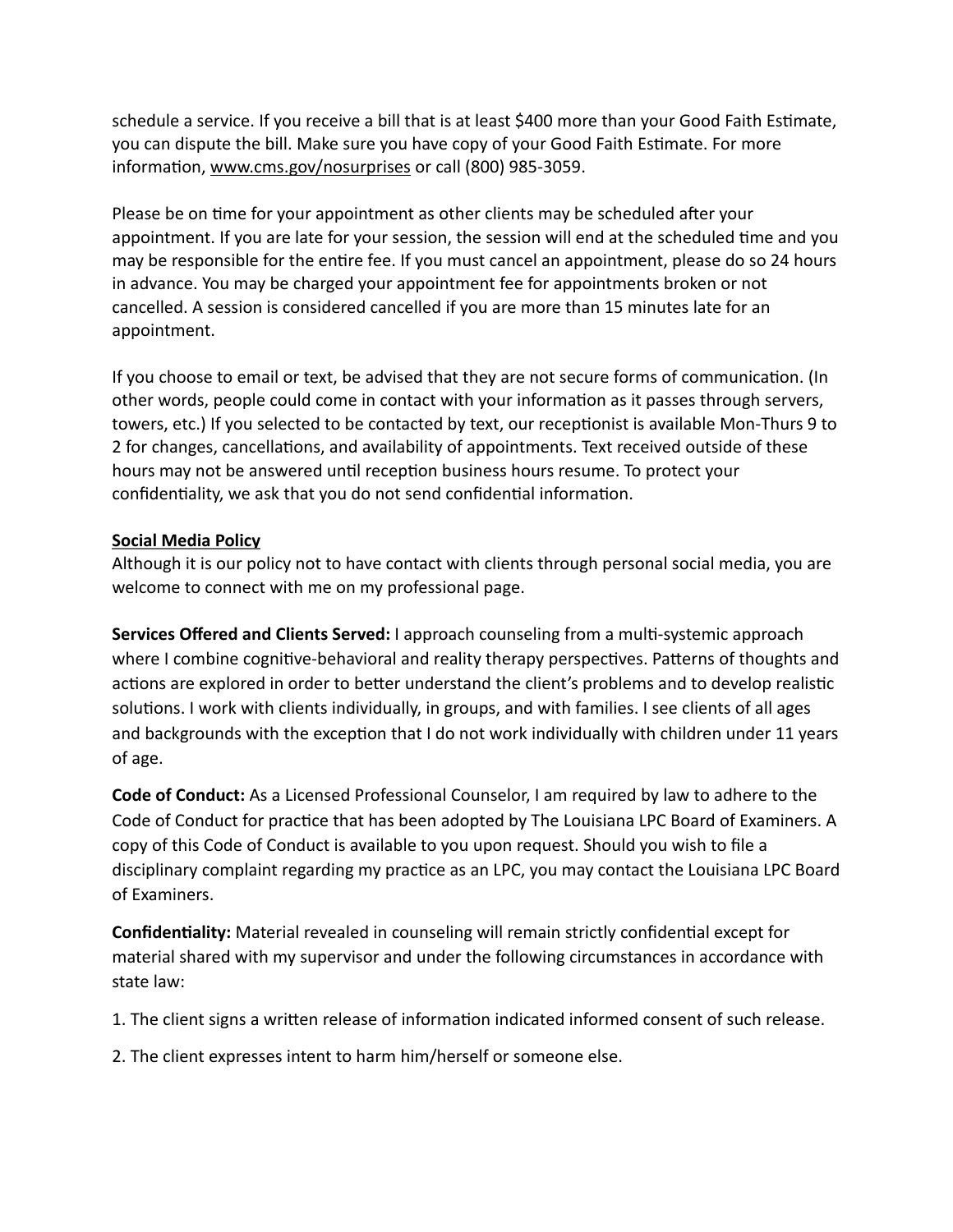3. There is a reasonable suspicion of abuse/neglect against a minor child, elderly person (60 or older), or a dependent adult.

4. A court order is received directing the disclosure of information.

Please be aware that we are located in an office building, sharing walls with other businesses. While we have taken measures to ensure your confidentiality (using sound machines and music to mask voices) we cannot guarantee that you won't be heard by others in the building. If voices are raised, there is a chance they will be heard through the walls.

**Privileged Communication:** It is my policy to assert privileged communication on behalf of the client and the right to consult with the client if at all possible, except during an emergency, before mandated disclosure. I will endeavor to apprise clients of all mandated disclosures as conceivable.

In the event of marriage or family counseling, material obtained from an adult client individually may be shared with the client's spouse or other family members with the client's written permission. Any material obtained from a minor client may be shared with client's parent or guardian.

**Emergency Situations:** When the receptionist is unavailable to answer calls after normal office hours, you may leave a message on the answering machine and I will return your call as soon as possible. In an emergency situation when an immediate response is necessary, you may seek help through hospital emergency facilities (Oschner's Lafayette General - 337-289-7991, Women's and Children's 337-521-9100, University Hospital and Clinics 337-261-6000, Our Lady of Lourdes 337-470-2000) or by calling 911. Suicide Hotline: 1-800-SUICIDE is also a great resource.

**Client Responsibility:** You, the client, are a full partner in counseling. Your honesty and effort is essential to success. If, as we work together, you have suggestions or concerns about your counseling, I expect you to share these with me so that we can make the necessary adjustments. If it develops that you would be better served by another mental health provider, I will help you with the referral process. If you are currently receiving services from another mental health professional, I expect you to inform me of this and grant me permission to share information with this professional so that we may coordinate our services to best assist you.

**Potential Counseling Risks:** The client should be aware that counseling poses potential risks. In the course of working together additional problems may surface of which the client was not initially aware. If this occurs, the client should feel free to share these new concerns with me.

### **Record Keeping Policy**

I retain records for 7 years post discharge, or for 7 years after majority age. At that time, your records will be shredded or digitally deleted.

I also keep and store electronic records for each client in a record-keeping system produced and maintained by *TherapyNotes*. This system is "cloud-based", meaning the records are stored on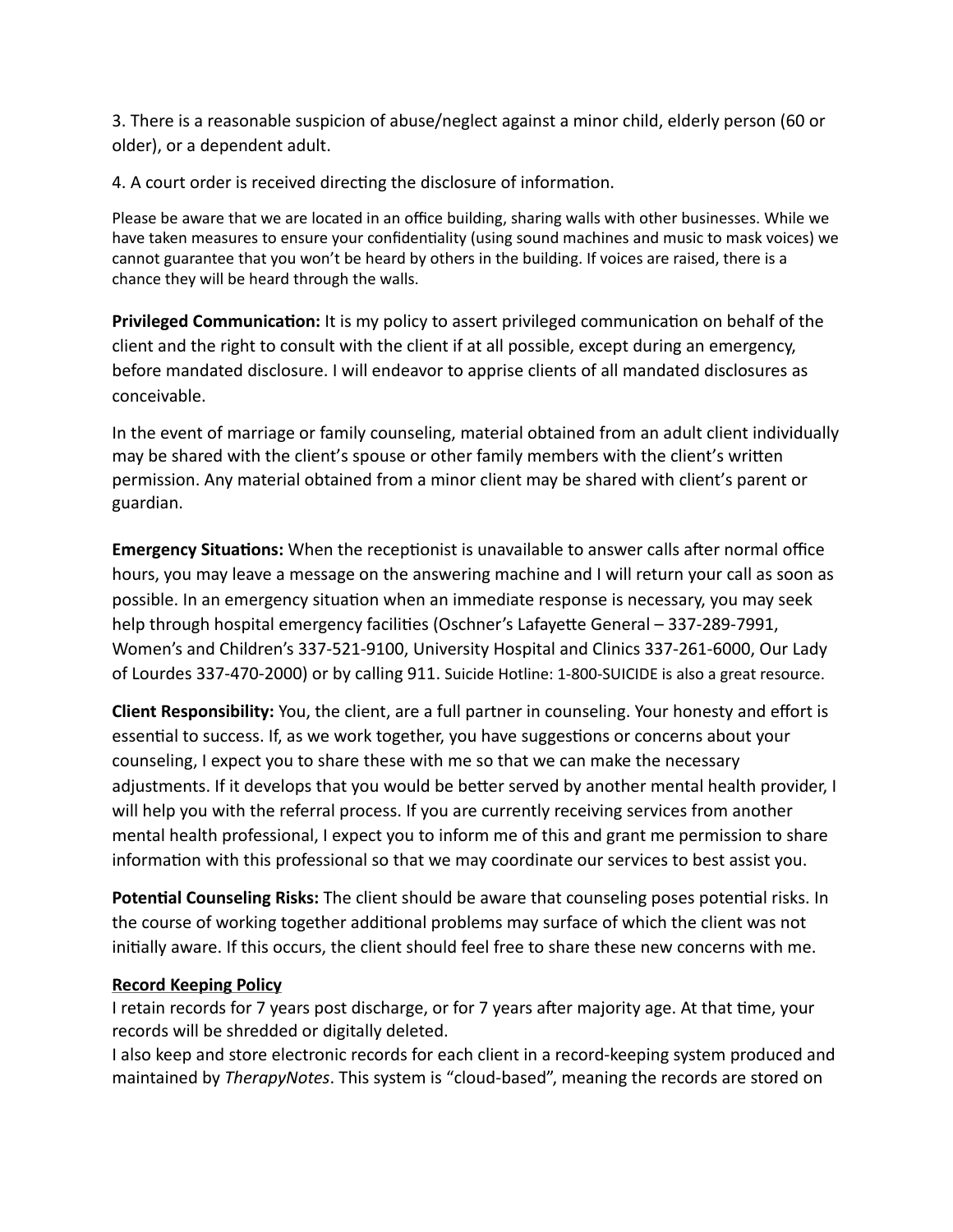servers which are connected to the Internet. Here are the ways in which the security of these records are maintained:

- I have entered into a HIPPA Business Associate Agreement with *TherapyNotes.* Because of this agreement, *TherapyNotes* is obligated by federal law to protect these records from unauthorized use or disclosure.
- The computers on which these records are stored are kept in secure data centers, where various physical security measures are used to maintain the protection of the computers from physical access by unauthorized persons.
- TherapyNotes employs various technical security measures to maintain the protection of these records from unauthorized use or disclosure.
- For details visit https://www.therapynotes.com/about/features/#ScrollTo=insurance[hippa-compliance](https://www.therapynotes.com/about/features/%2523ScrollTo=insurance-hippa-compliance)
- I have my own security measures for protecting the devices that I use to access these records:
	- $\cdot$  On computers, I employ firewalls, antivirus software, passwords, and disk encryption to protect the computer from unauthorized access and thus to protect the records from unauthorized access.
	- With mobile devices, I use passwords, remote tracking, and remote swipe to maintain the security of the device and prevent unauthorized persons from using it to access my records. Here are things to keep in mind about my record-keeping system:
		- " While my record-keeping company and I both use security measures to protect these records, their security cannot be guaranteed.
		- " Some workforce members at *TherapyNotes*, such as engineers or administrators, may have ability to access these records for the purpose of maintaining the system itself. As a HIPAA Business Associate, *TherapyNotes* is obligated by law to train staff on the proper maintenance of confidential records and to prevent misuse or unauthorized disclosure of these records. This protection cannot be guaranteed, however.
		- " Our receptionist has access to text, email, and *TherapyNotes* to schedule appointments and handle billing, but your records are password protected and she cannot access them.
		- " My record-keeping company keeps a log of my transactions with the system for various purposes, including maintain the integrity of the records and allowing for security audits. These transactions are kept until we choose to delete them.

In case I am suddenly unable to continue to provide professional services or to maintain client records due to incapacitation or death, I have designated a colleague who is a licensed professional counselor as my professional executor. If I die or become incapacitated, my professional executor will be given access to all of my client records and may contact you directly to inform you of my death of incapacity; to provide access to your records; to provide counseling services if needed; and/or to facilitate continued care with another qualified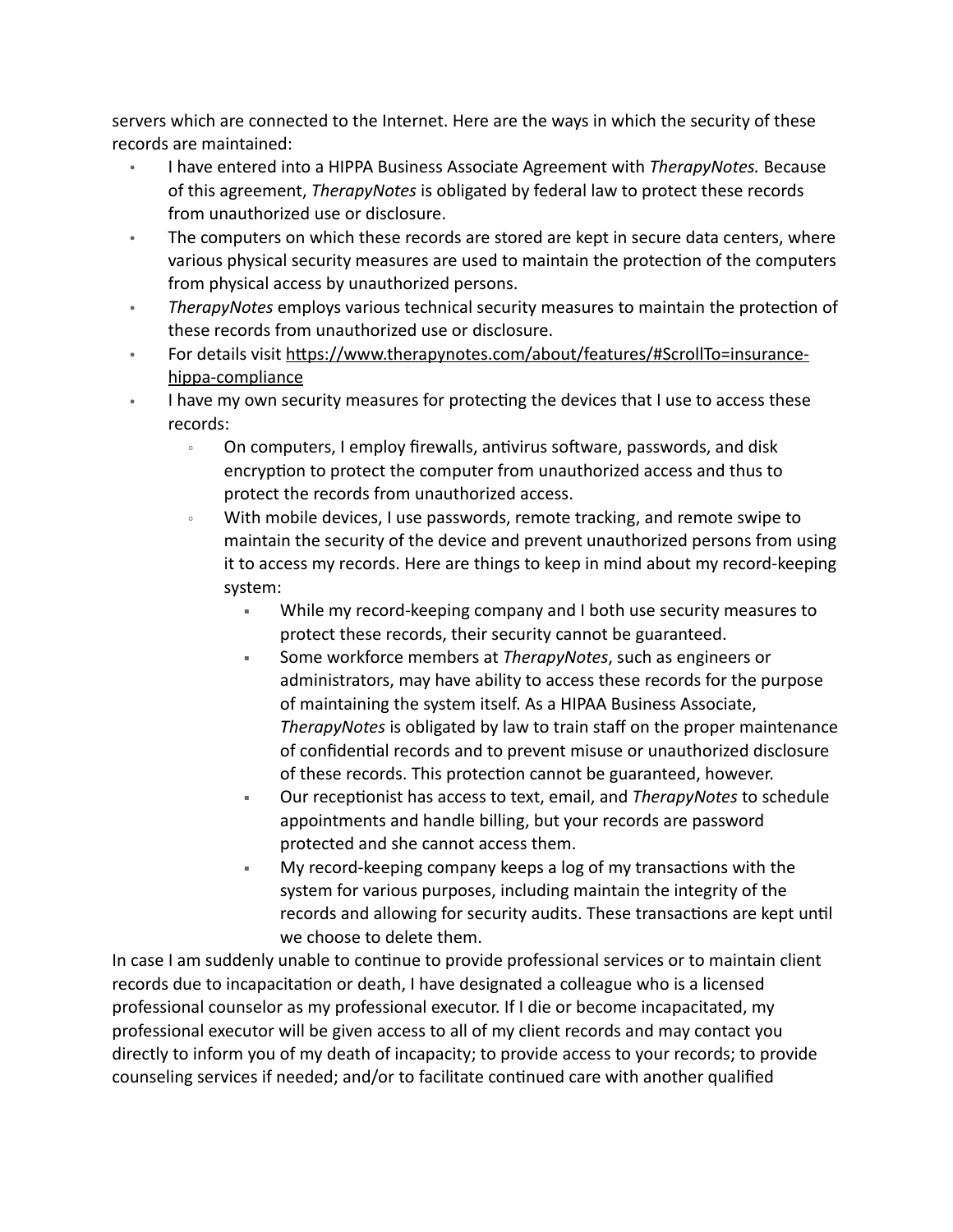professional if needed. If you have any questions or concerns about this counseling executor arrangement, I will be glad to discuss them with you.

### Court Fees and Court Appearances

For those clients involved in the legal system (i.e, custody situations or lawsuits), it is your responsibility to inform Catrina Broussard, MS, LPC prior to your first session or upon recognition that legal involvement will take place. Clients are required to review and sign this document before any records will be released, letters sent, testimony or depositions are to be released and/or complied with.

Catrina Broussard is NOT a court appointed evaluator of custody and **CANNOT** determine the living arrangements of your children. Parents should be aware that the best therapeutic relationship occurs in a space in which you and your child feel safe to share with honesty and openness. Involving the legal system interrupts this relationship and can be a psychological risk. Catrina Broussard **STRONGLY** discourages clients from having Catrina Broussard release confidential information about the counseling session or testify on your behalf.

If Catrina Broussard receives a subpoena from your attorney or the opposing attorney, the client is responsible for the additional fees outlined below. Please note, that if testimony is **REQUIRED** by a **JUDGE**, testimony may not be in your favor or best interest. Catrina Broussard can only testify to facts and professional opinions. Testimony will NOT be given if it is not REQUIRED by **a JUDGE**.

- Letters to attorneys, judge, or court official: \$100
- Filing a document with the court: \$100
- Preparation time (i.e Submission of records): \$125 per hour
- Phone calls (only granted by subpoena from Judge): \$125 per hour
- Depositions (only granted by subpoena from Judge): \$250 per hour
- Time required in giving testimony (only granted by subpoena from Judge): \$250 per hour
- Mileage: \$.40 per mile
- All attorney fees and costs incurred by therapist as a result of legal action required.

If a subpoena or notice to meet with an attorney is received with less than 72 hours notice, an additional \$500 charge will be required.

# No Show/Cancellation Policy

Catrina Broussard, MS, LPC requires 24 hour notice of cancellation of appointments. Failure to **cancel 24 hours before scheduled appointment will result in a fee.** The client will be responsible for \$50 for cancellations until the client reaches 3 or more missed appointments in a calendar year and relationship may be terminated. At this point, the client will be held responsible for the entire session fee of **\$125.** You may be asked to put a card on file and will be notified when card is charged for appointments missed. *Client relationship may be terminated until debt is paid and credit card on file for future absences.* 

To cancel or reschedule appointments you may contact the office by: phone 337-534-8140, text 337-739-8562 or email info@hopehealingjoy.hush.com. You may leave a message at any of the above.